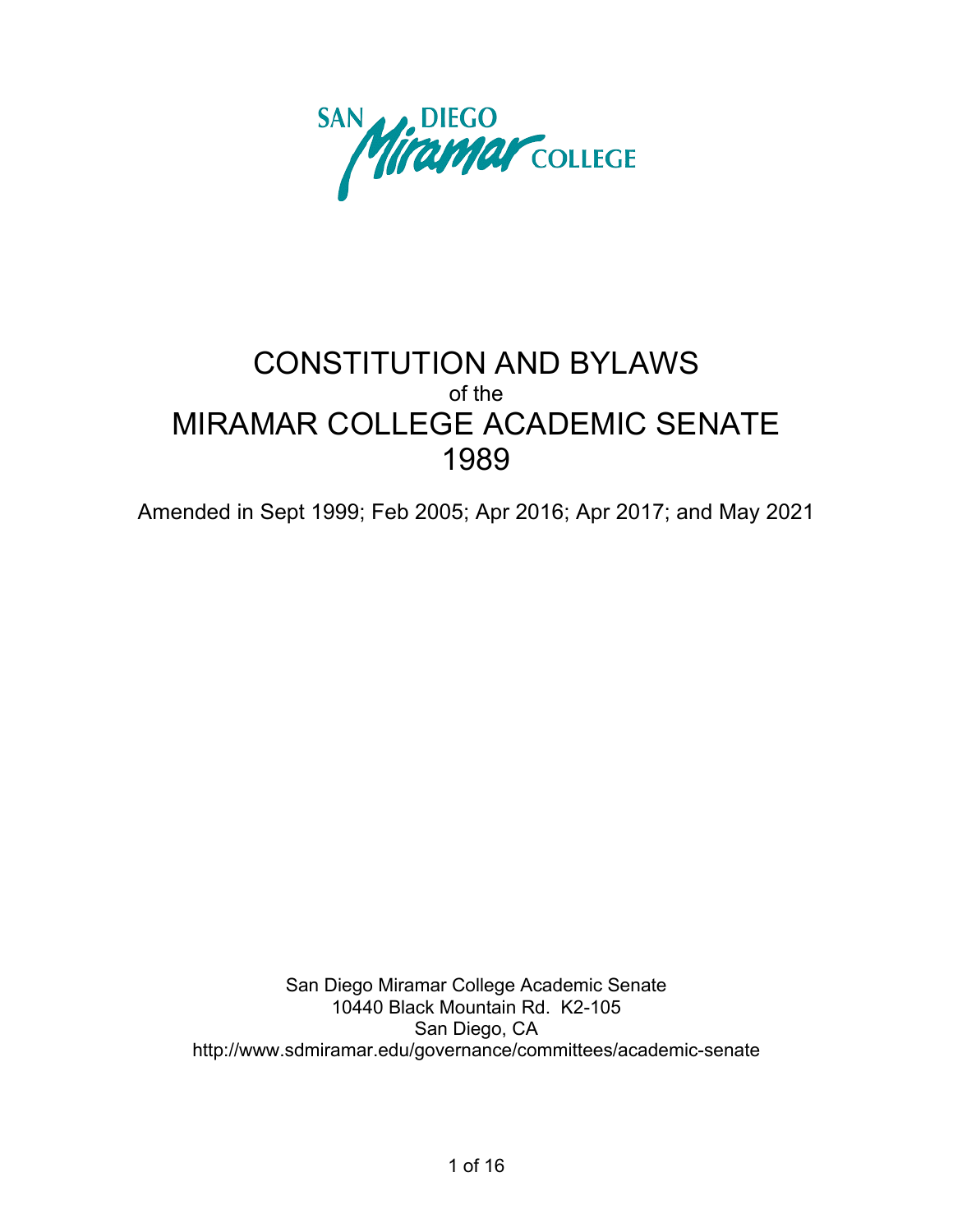# CONSTITUTION

# Article I. Name

The name of this organization shall be: San Diego Miramar College Academic Senate. For the purpose of this document, references to the "Senate" or to the "Academic Senate" shall mean the San Diego Miramar College Academic Senate.

# Article II. Purpose

The purposes of the Senate shall include:

- A. To serve as the executive and legislative body of the Faculty of Miramar College.
- B. To represent all Faculty to College Administration and to the Board of Trustees in regard to all academic, instructional and professional matters that relate to the mission of the College and programs of instruction.
- C. To implement the meaning and intent of AB 1725, the California Community College Reform Bill of 1988, and related legislation.
- D. To foster academic quality and promote harmony among colleagues, students, classified professionals and administration in all manners relevant to the Academic Senate and Miramar College.
- E. Where appropriate, to work with the Bargaining Agent(s) in the interest of the instructional programs and all Faculty of Miramar College.

# Article III. Membership

#### **Section 1.**

All contract faculty are members of the Academic Senate. A contract faculty member is any full-time instructional or non-instructional faculty member assigned to Miramar College for at least 50% of their contract assignment. Any contract faculty member may attend and/or address the regular Academic Senate meeting. However, only voting members (Senators) may make motions and vote on questions that are before the body. Robert's Rules of Order shall prevail.

#### **Section 2.**

All adjunct faculty are members of the Academic Senate. An adjunct faculty member is any hourly or part-time instructional or non-instructional faculty member with at least one class or six non-instructional hours assigned at Miramar College. Any adjunct faculty member may attend and/or address the regular Academic Senate meeting. However, only voting members (Senators) may make motions and vote on questions that are before the body. Robert's Rules of Order shall prevail.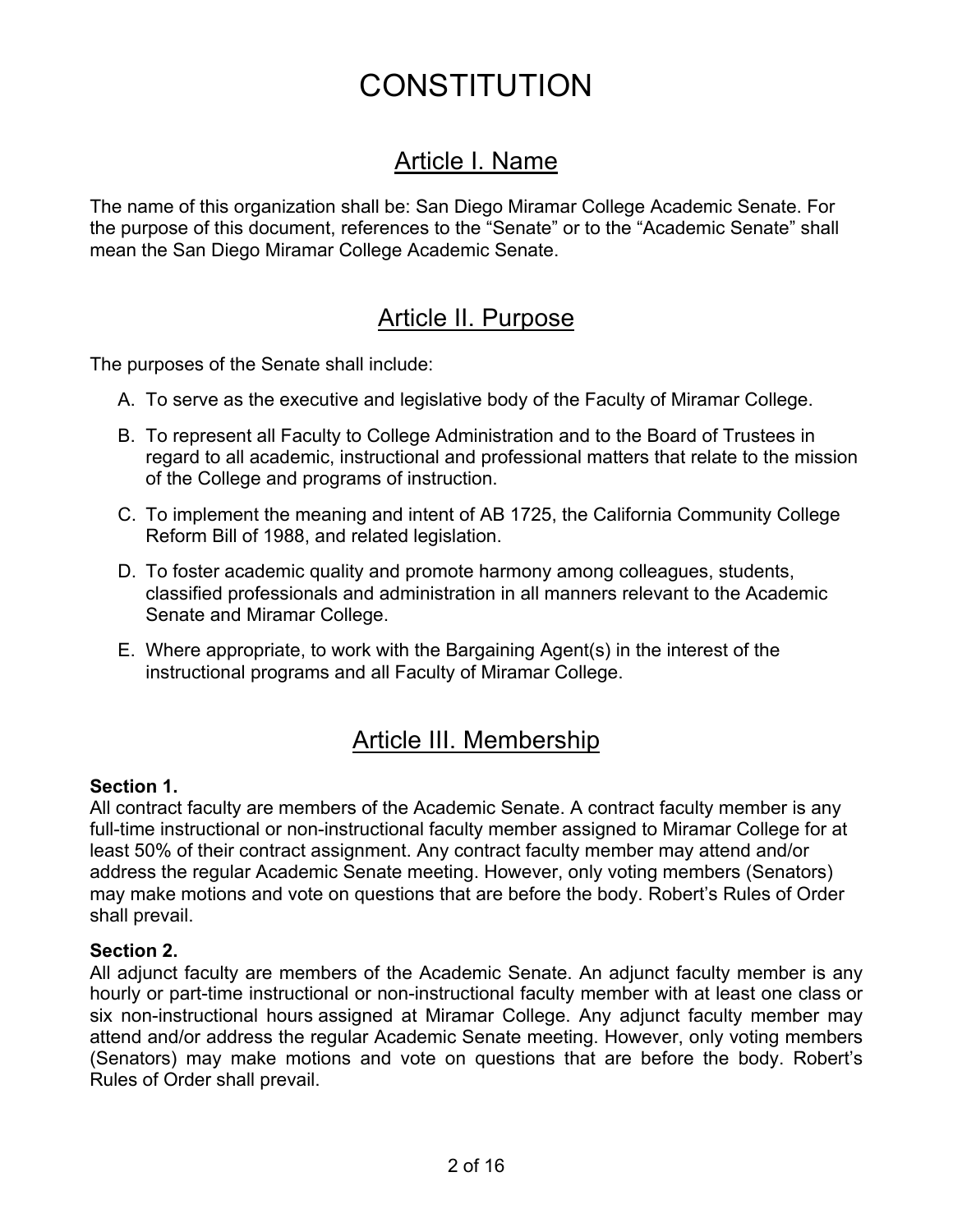### **Section 3.**

The following Advisory Representatives shall be selected as defined in the Bylaws:

- A. One student representative, in an advisory capacity, will be recognized by this Senate.
- B. One classified professional representative, in an advisory capacity, will be recognized by this Senate.
- C. One administrative representative, in an advisory capacity, will be recognized by this Senate.
- D. The Faculty Coordinator for Educational Equity, in an advisory capacity, will be recognized by this Senate.

### **Section 4.**

Voting members of the Academic Senate are Senators.

- A. Departments shall elect one Senator for each 4 contract faculty members. (Example: a Department with 5 will have one Senator, 7- still one, 8- two Senators.) The election of the Senators representing each department shall be as prescribed in the Bylaws. The term of office for these Senators will be for one year, starting on July 1st of the election year and concluding on June 30th, prior to the next academic year of service. It is recommended that Senators not be in their first year as a contract faculty member.
- B. All members of the Executive Committee of this Senate, as defined below, are "Senators." Members of the Executive Committee represent faculty as a whole, not their departments.
- C. The adjunct faculty of Miramar College shall elect seven (7) of their peers as "Senators." Adjunct Senators represent adjuncts as a whole, not their departments.

All Senators shall be elected or appointed as defined below or in the Bylaws.

Regardless of the designated positions held, no Senator shall have more than one vote. The Academic Senate membership precludes redundant positions; thus, a positional member cannot also be a department Senator. This prevents any member from having more than one vote.

### **Section 5.**

When a Senator cannot attend a regular scheduled meeting of the Academic Senate, that Senator should forward a written proxy with a substitute. The written proxy shall be handed to the presiding officer or Academic Senate Administrative Assistant before the meeting commences.

- A. The proxy will speak for the Senator and cast votes in the Senator's name.
- B. All proxies must be received before the meeting is called to order.
- C. No faculty member shall hold more than one proxy at any given meeting.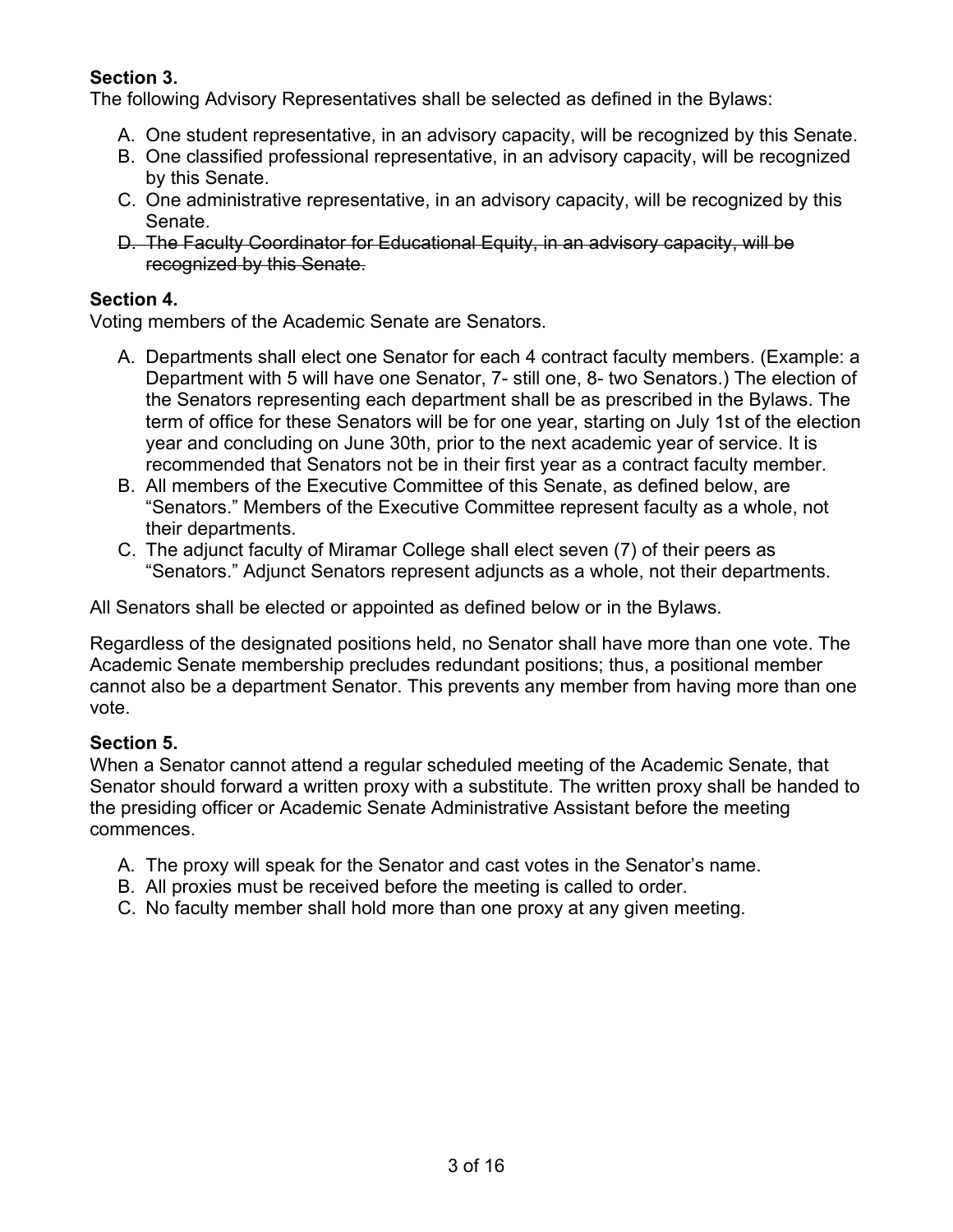# Article IV. Officers and Executive Committee Members

### **Section 1.**

The officers of the San Diego Miramar College Academic Senate shall consist of:

- A President
- B. Vice President or President-Elect

The two above officers shall be tenured contract faculty and shall be elected as prescribed in the Bylaws.

### **Section 2.**

Executive Committee Members shall be elected as prescribed in the Bylaws, with the exception of those appointed by position. This Committee shall consist of:

- A. The two current officers (President and Vice President or President-Elect),
- B. The Treasurer of the Senate, elected by the Academic Senate,
- C. The Secretary of the Senate, elected by the Academic Senate,
- D. Two Senators, one contract and one adjunct, elected by the Academic Senate,
- E. One Senator, either contract or adjunct, appointed by the Academic Senate President,
- F. The Chair of Chairs,
- G. Senate Parliamentarian, Ex Officio Member (non-voting).
- H. Faculty Coordinator for Educational Equity, Ex Officio Member (non-voting).

The authority to act on behalf of the Academic Senate shall be delegated to the Senate Executive Committee after the last Senate meeting of the academic year and over the summer. An emergency meeting of the full Academic Senate may be called if deemed necessary and appropriate by the Senate Executive Committee.

The Executive functions of the Senate shall be vested in the Senate Executive Committee.

- 1. Any action of the Senate Executive Committee may be reviewed at a meeting of the Senate if a written request signed by 20% of the Senate's voting membership is submitted to the President of the Senate within three weeks of the action during the academic year.
- 2. Any action of the Senate Executive Committee taken during intersession or summer may be reviewed at a meeting of the Senate if a written request signed by 20% of the Senate's voting membership is submitted to the President of the Senate within three weeks of return.

### **Section 3.**

The President of the Academic Senate (or designee) shall engage in collegial consultation with the College President (or designee) for the recommendation of faculty roles associated with academic and professional matters (10+1).

### **Section 4.**

The President of the Academic Senate shall also hire clerical support staff as the Academic Senate Administrative Assistant. The remuneration of the clerical support staff shall be consistent with the classified contract manual.

### **Section 5.**

It is recommended that all Executive Committee members have served at least one full year term as an Academic Senate Senator.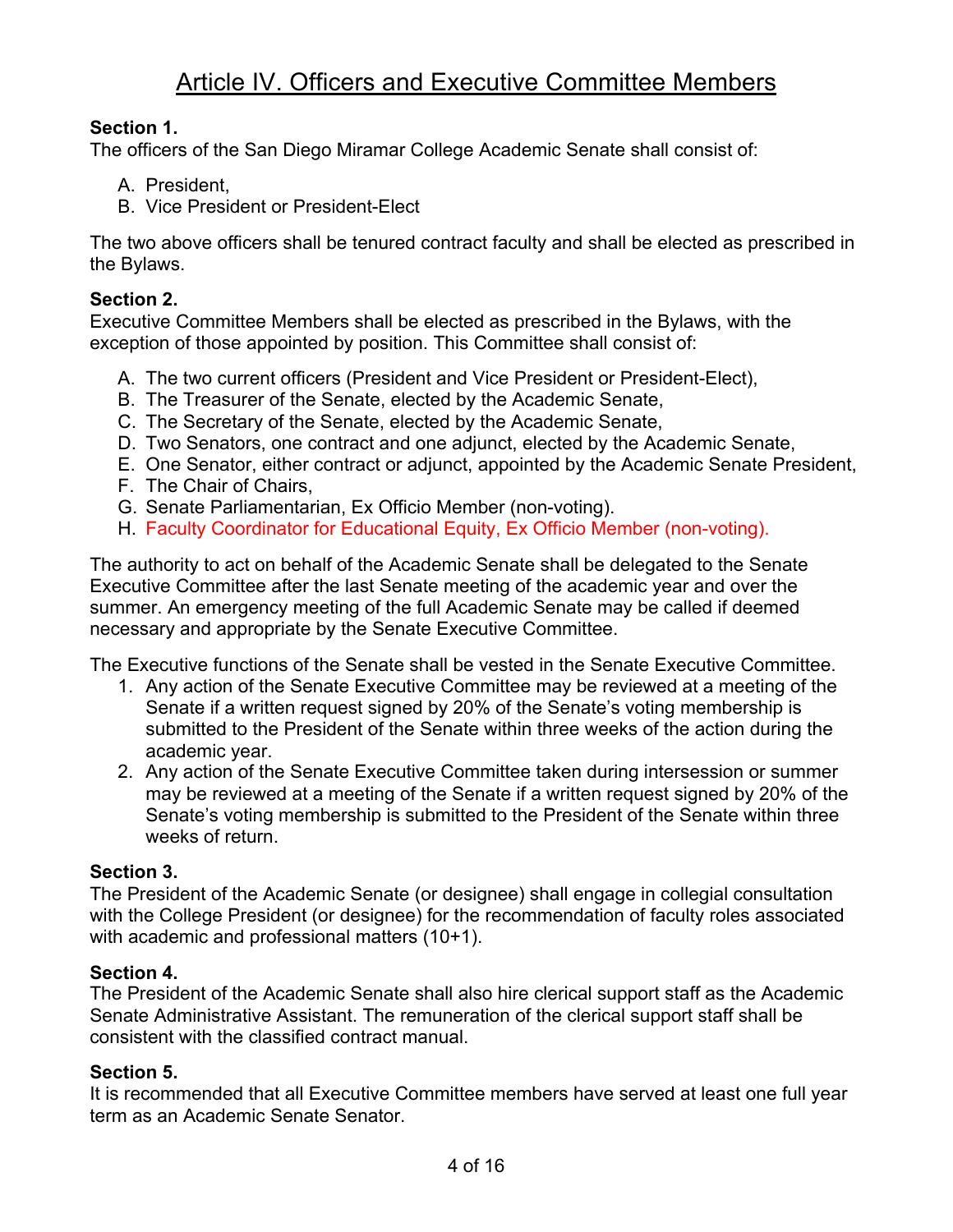# Article V. Term Lengths

### **Section 1.**

With the exception of the President, all officer and member terms shall be for one year, starting on July 1st of the year of the election, in readiness for the subsequent Fall semester each academic year, and ending on June 30th of that same academic term. The term of the President will be two (2) years, following the same July 1st start date as all other officers. The term of Vice President will coincide with the President's first year, and the term of President-Elect will coincide with the President's second year.

#### **Section 2.**

No person may hold the position of President for more than two consecutive terms, or four continuous years. Any President wishing to extend their term by one year may request an extension by demonstrating a legitimate condition of extenuating circumstances that justifies such extension to the Executive Committee of the Academic Senate. The Executive Committee shall retain sole authority to grant such option to extend. The extension must then be ratified by the Academic Senate as defined in the Bylaws. The Vice President or President-Elect's term will be extended as appropriate to the duration of the President's term.

#### **Section 3.**

No person may hold an Executive Committee position for more than four consecutive terms, or four continuous years. Any Executive Committee Officer wishing to extend their term by one year may request an extension by demonstrating a legitimate condition of extenuating circumstances that justifies such extension to the Executive Committee of the Academic Senate. The Executive Committee shall retain sole authority to grant such option to extend. The extension must then be ratified by the Academic Senate as defined in the Bylaws.

Those Executive Committee positions that are designated by position (e.g., Chair of Chairs, etc.) shall rotate individuals by virtue of the selection process for those positions.

#### **Section 4.**

Although it is recommended that Miramar College Faculty rotate Senator positions, there is no limit to the consecutive nature of any Senator's terms.

# Article VI. Meetings

#### **Section 1.**

The Academic Senate shall meet at least once per month in every month of the academic year. The time, place and agenda shall be posted and published as defined by the Brown Act.

#### **Section 2.**

The Executive Committee of the Academic Senate shall meet during the last week of every month of the academic year, or as otherwise called by the Academic Senate President.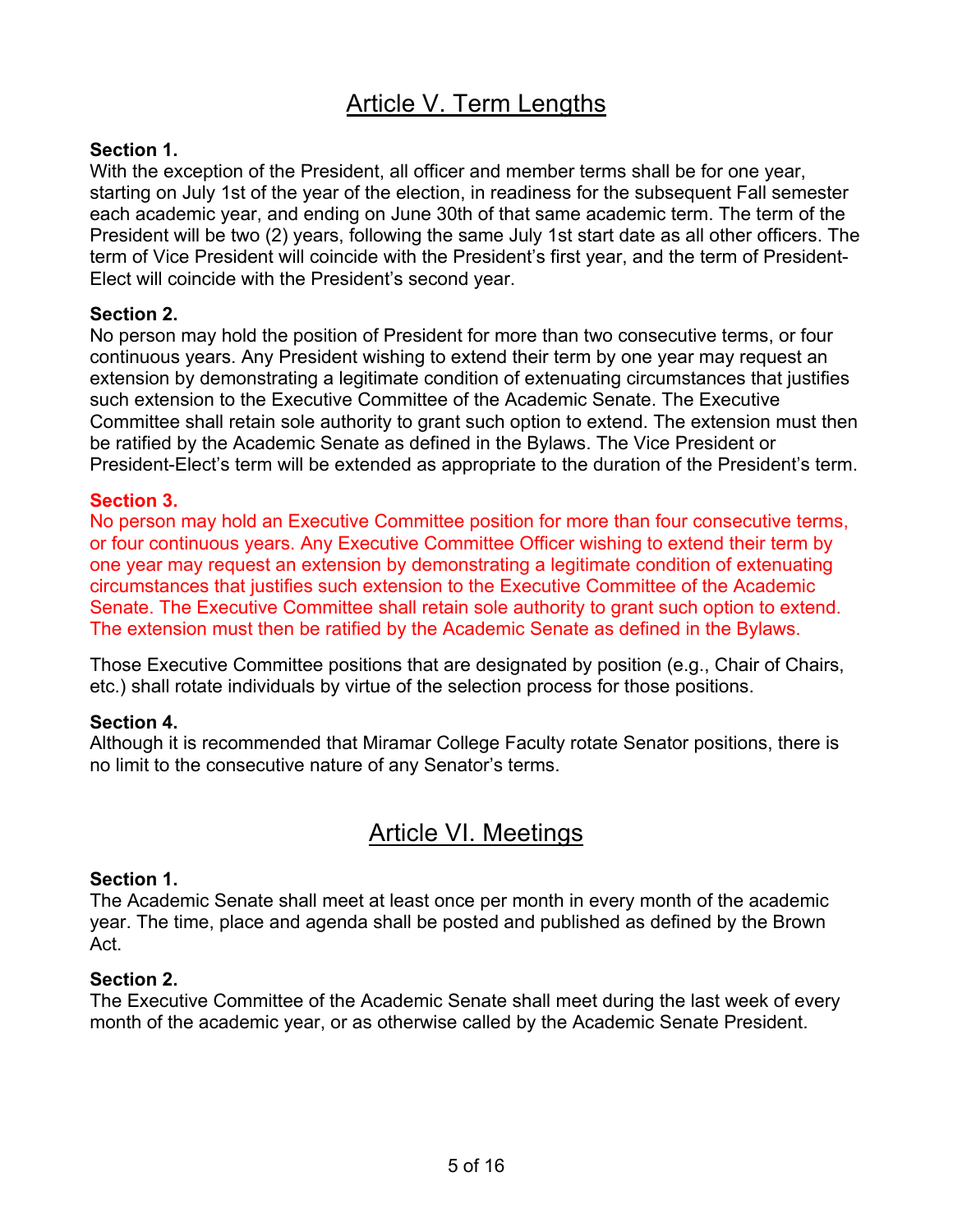# Article VII. Quorums

### **Section 1**.

A quorum of the Senate shall consist of fifty percent (50%) plus one of the Senators or their proxied representatives. No meeting of the Academic Senate shall be official without a quorum.

#### **Section 2.**

A quorum of the Executive Committee shall be five (5) members, or a simple majority in the case of vacancies. Proxies are not utilized for Executive Committee member absences.

#### **Section 3.**

Should a quorum of the Academic Senate not be attainable, the Executive Committee shall continue to represent the Academic Senate until the next quorum of the Senate is attained.

# Article VIII. Committees

#### **Section 1.**

A. The Academic Senate shall have the following committees:

- 1) The Executive Committee: This committee shall be the Executive Committee of the Academic Senate.
- 2) The Election Committee:
	- i. This committee shall conduct elections for appropriate Officers, Senators and the Executive Committee.
	- ii. This committee shall also be responsible for any recommendations to modify or suspend any Bylaws pertaining to elections.
	- iii. This committee shall be composed of at least three (3) faculty members with one (1) of these members to be elected Chair by the Academic Senate.
	- iv. The committee will make recommendations to resolve any conflicts related to the election of any Senator to the Academic Senate.
	- v. Election Committee members may not be running for any elected position.
- 3) Amendments and Bylaws Committee: This committee will study and recommend all amendments to this Constitution and its Bylaws. This committee shall consist of the Executive Committee, excluding the President, and shall be chaired by the Vice President or President-Elect. This committee may opt to utilize the President or a legal or administrative advisor as needed, but retains sole authority for any recommendations to amend this Constitution and its Bylaws.
- 4) Senate Forum Committee: This committee is a committee of the whole membership convened by the Academic Senate President to serve as an open FORUM for any staff, faculty or administrator of Miramar College or San Diego Community College District to advance cultural and community issues. If a quorum of Senators is present, official business of the Academic Senate can be conducted.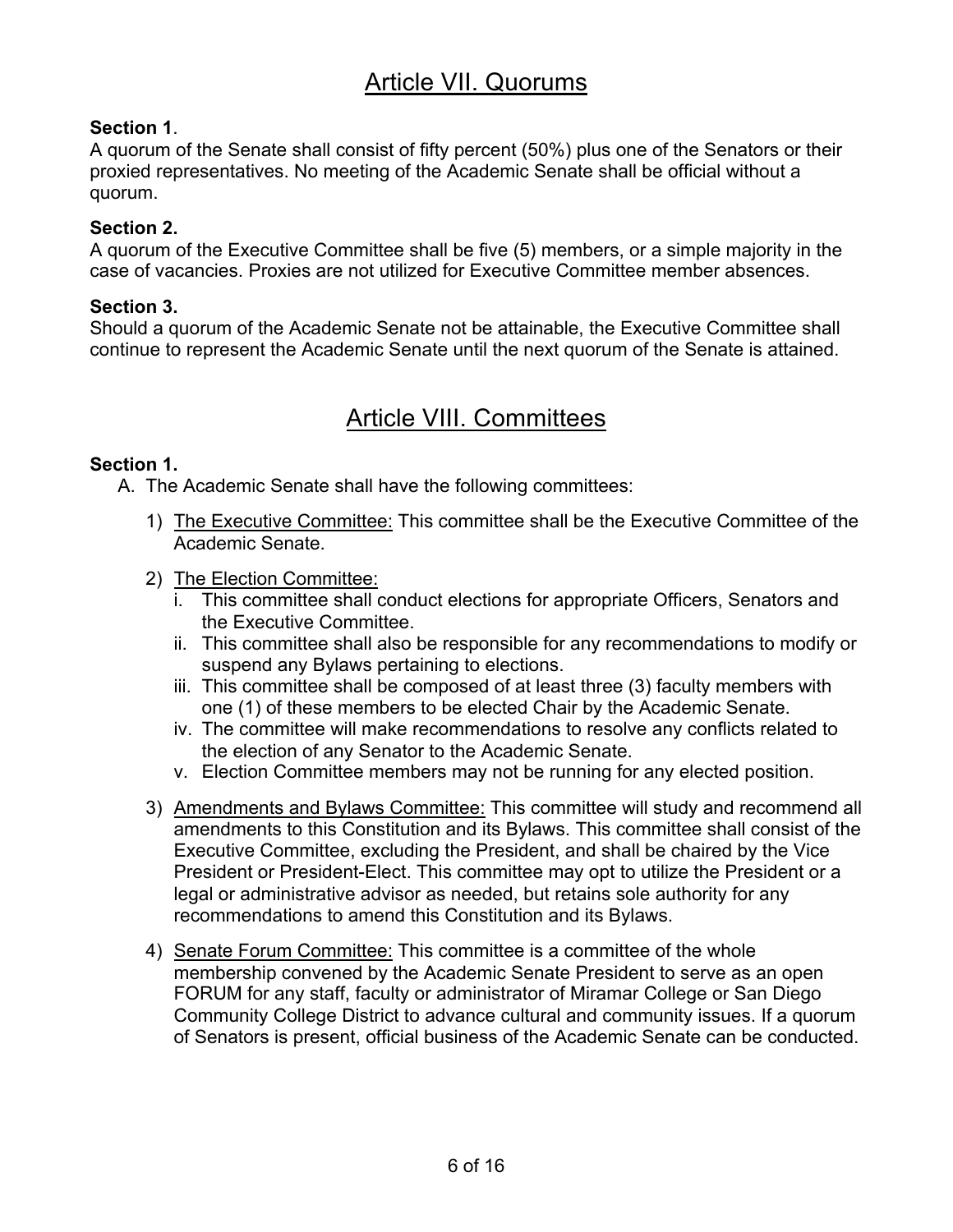- 5) Professional Standards and Ethics Committee: This committee will be responsible for regular review and update of the Professional Code of Ethics and for mediating disputes between faculty members. This committee shall be composed of at least five (5) faculty, elected by the Executive Committee, that appropriately represent the general educational areas of Miramar College. The Academic Senate President shall appoint a Chair from amongst the committee members.
- 6) Miramar College Governance Standing Committees of the Academic Senate: All committees and councils defined in the Miramar College Governance Handbook, or by SDCCD policy, that make recommendations or decisions in the eleven (11) areas of primacy, as defined by modifications to the California Education Code in AB 1725 of 1988, shall also be considered Standing Committees of the Academic Senate. For committee details, see the College Governance Handbook.
	- i. Academic Senate Equivalency Committee
	- ii. Academic Success Committee
	- iii. Chairs Committee
	- iv. Contract Faculty Hiring Prioritization Committee
	- v. Curriculum Committee
		- 1. Academic Standards Subcommittee
		- 2. Technical Review Subcommittee
	- vi. Distance Education Standards Committee
	- vii. Success in English, ELAC, and Math (SEEM) Committee
- 7) Committee on Committees: This committee of the Academic Senate shall create and apply a process for appointment of faculty to College and District-wide governance committees every academic year.

Any non-attending committee members, including Senators, who miss three regularly scheduled Senate/Governance meetings without a proper substitute (proxy) shall be voided as members, and the task of facilitating replacements will be the purview of the Committee on Committees. Any committee members (including Senators) who have been voided may petition to the Committee on Committees for reinstatement. This petition must be submitted in writing within 7 working days of the official notification of being voided.

- 1. This committee shall consist of the Executive Committee, or designees, and shall be chaired by the Vice President or President-Elect.
- 2. The procedure to ask Faculty members to serve on committees by the faculty (i.e. the Senate), Departments or Schools of the College, College administration, or the Chancellor's Office of the SDCCD, is to submit requests for Faculty appointments to the Academic Senate's Committee on Committees.
- 3. This committee shall carefully observe the following principles in making nominations and/or appointments:
	- a. In accordance with the District Nondiscrimination Policy AP 3410, the makeup of committees shall be diverse and equitably represent all areas of the College.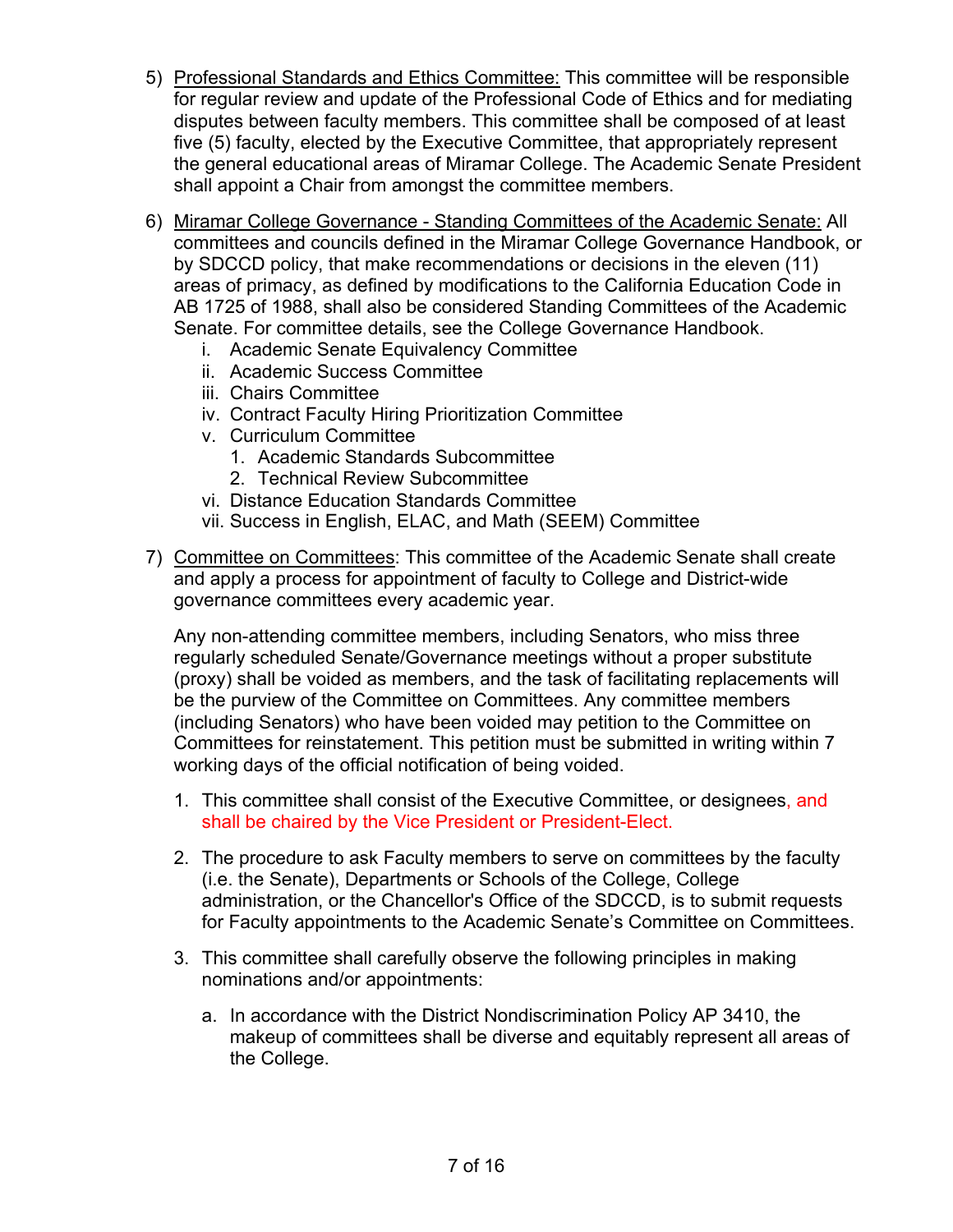- b. Committees shall aspire to equitably represent all areas of the College as much as possible and as appropriate to the position, considering the following:
	- i. Ethnicity
	- ii. Board-protected classes
	- iii. School or department
	- iv. Full-time or adjunct
	- v. Special experience or knowledge
- c. Ex-officio members shall not be named as Chair of any committee. A complete charge shall be solicited from committees requesting faculty appointments.
- d. Faculty may appeal the outcome of the committee selection process based on the outlined above or as outlined in SDCCD Administrative Procedure 4200.1. C. Meetings.
- e. In time-sensitive matters where the Committee on Committees is not able to convene or unable to come to a conclusion, the Academic Senate President retains authority to make appointments.
- 4. The committee shall meet as needed at the call of the Chair.
- 8) State and National Representative Bodies: The Academic Senate shall attempt participation in State and National representation wherever possible.
- B. Reporting of Committees: Those faculty members representing voting membership on any standing committee, council, or any decision-making/recommending body of Miramar College, of the San Diego Community College District, or any State or National body, shall represent the Academic Senate in all matters. They shall be responsible to carry forward the will of the Academic Senate in the business of all such committees/councils/bodies and to report all such committees/councils/bodies business to the Academic Senate.
- C. Academic Senate Committee Responsibility: The Academic Senate shall attempt professional liaison with all aforementioned entities, as well as with all administrative bodies and administrative members of Miramar College and the San Diego Community College District. In the event that professional liaison cannot be kept, or disagreement cannot be resolved, the Academic Senate retains the right to exercise any and all legal remedies to redress the conflict.

# Article IX. Elections

The Election Committee shall conduct elections each Spring semester. The election of the Vice President shall occur the Spring semester prior to the first year of the President's Term. The election of the President-Elect shall be in the Spring semester of the President's first year in office. All elections shall be conducted as defined in the Bylaws.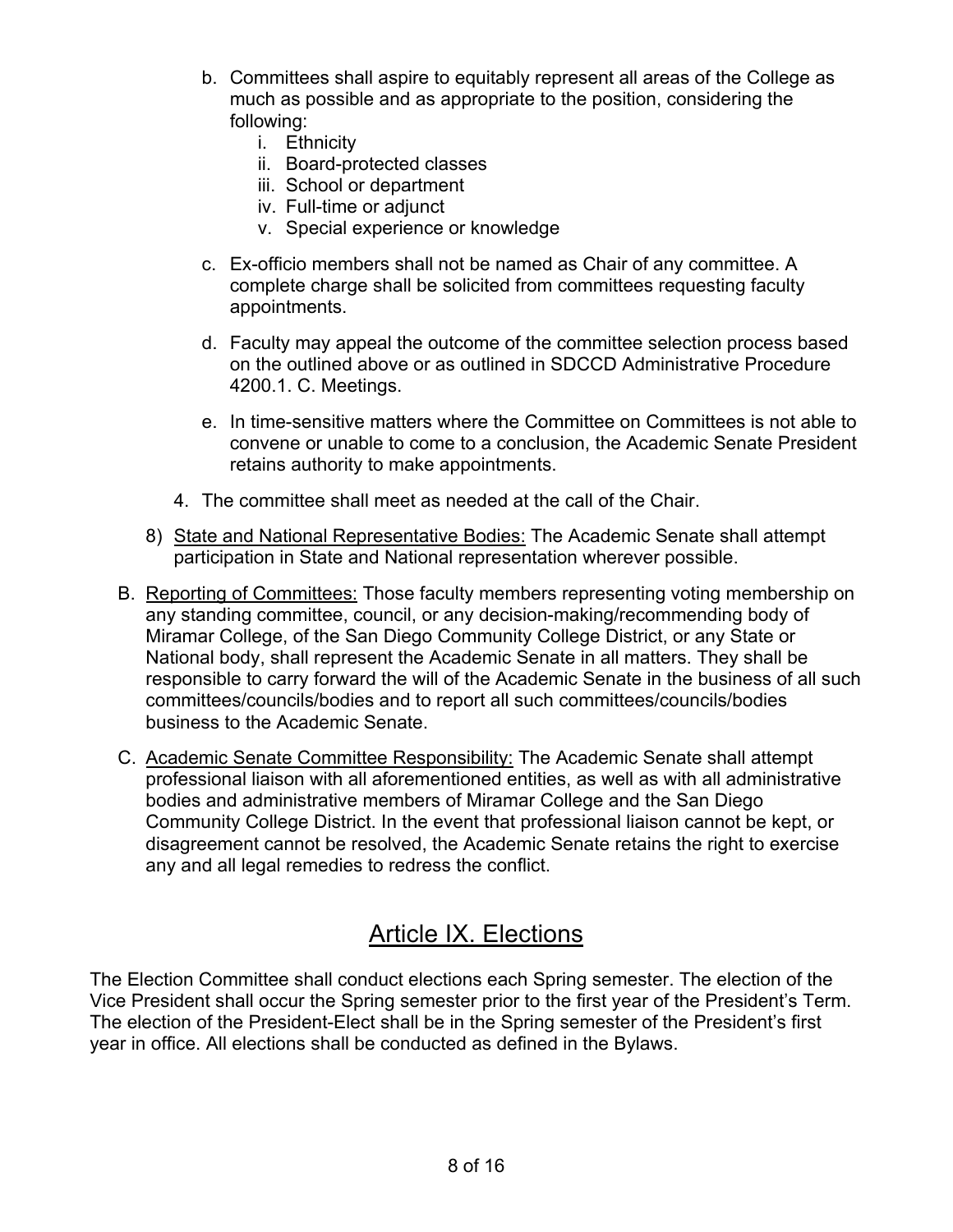# Article X. Ratification and Amendments

This Constitution and its Bylaws were ratified by at least fifty-one percent (51%) of the Contract Faculty of Miramar College. This Constitution and/or Bylaws may be amended at the recommendation of the Amendments and Bylaws Committee, with sixty percent (60%) of the present and voting Senators approving, or by a motion from the floor, with two thirds (2/3) of the present and voting Senators approving.

The Constitution and its Bylaws should be reviewed in the Spring of the President-Elect's term, with any approved changes to take effect at the start of the next academic year.

# End of Constitution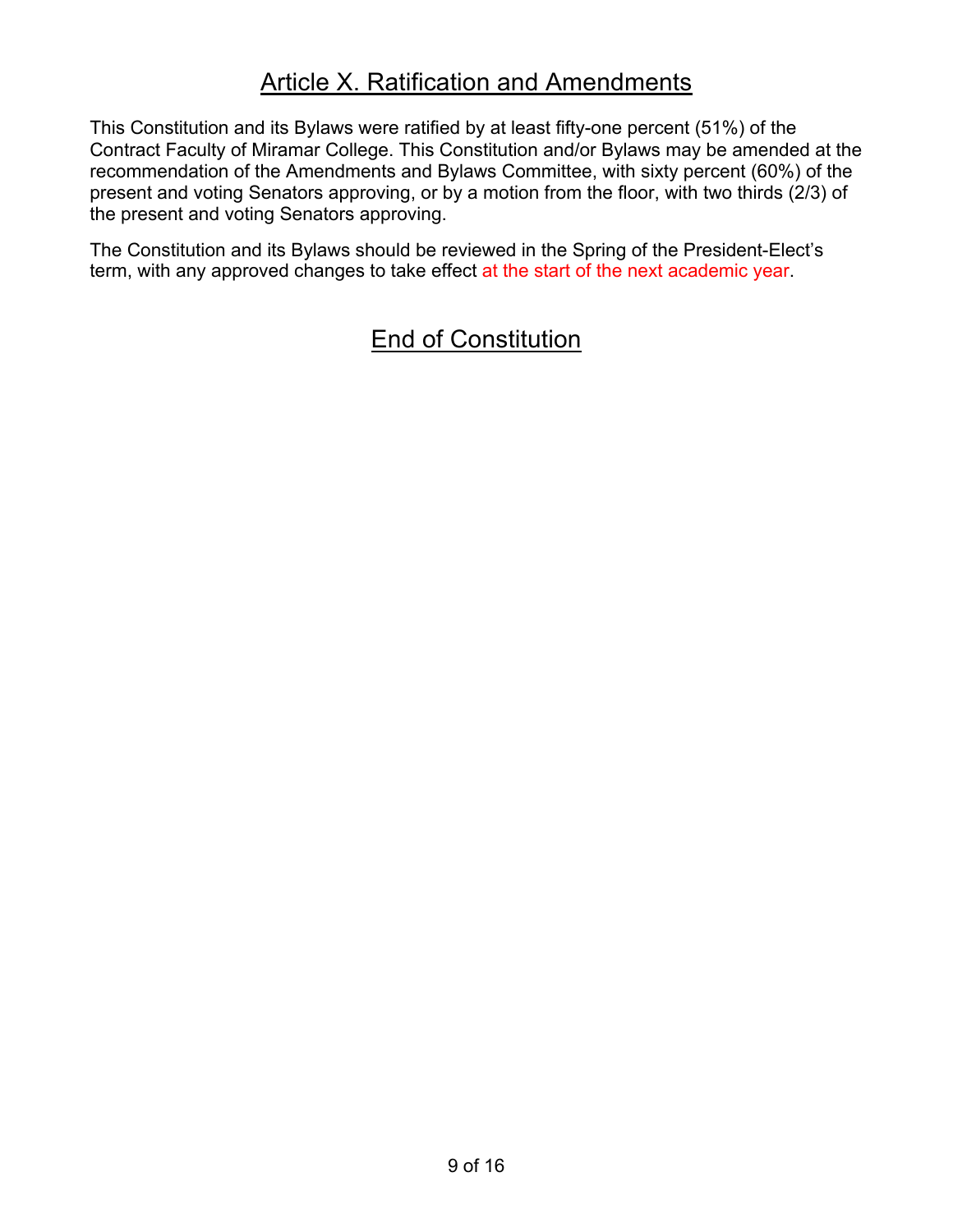# BYLAWS

to the

CONSTITUTION of the MIRAMAR COLLEGE ACADEMIC SENATE

# Article I. Order Of Business

Each meeting of the Academic Senate and/or the Executive Committee shall consist of: Call to Order Approval of Minutes Reports President Vice President or President-Elect **Treasurer** Adjunct Representative Chair of Chairs Administration Classified Senate Associated Student Council Bargaining Units Committee Reports Action Items Discussion Items Public Comments Announcements Adjournment

# Article II. Dues

#### **Section 1.**

Dues will be solicited from each faculty member, contract and adjunct, for each school year. The amount of dues will be decided by the Academic Senate each school year at the first meeting. The adjunct dues will be one-half (1/2) the contract faculty dues. No member of the faculty, contract or adjunct, will be denied access or membership of the Academic Senate due to the payment status of any dues.

#### **Section 2.**

The Treasurer of the Senate will be responsible for collecting and accounting for the payment of all dues and will report the Academic Senate's fiscal status and all financial activities at each Academic Senate meeting. Faculty may elect to pay dues by the automatic direct deposit systems available to all SDCCD employees. In such cases, the Treasurer will update Senate records when the appropriate statements are available.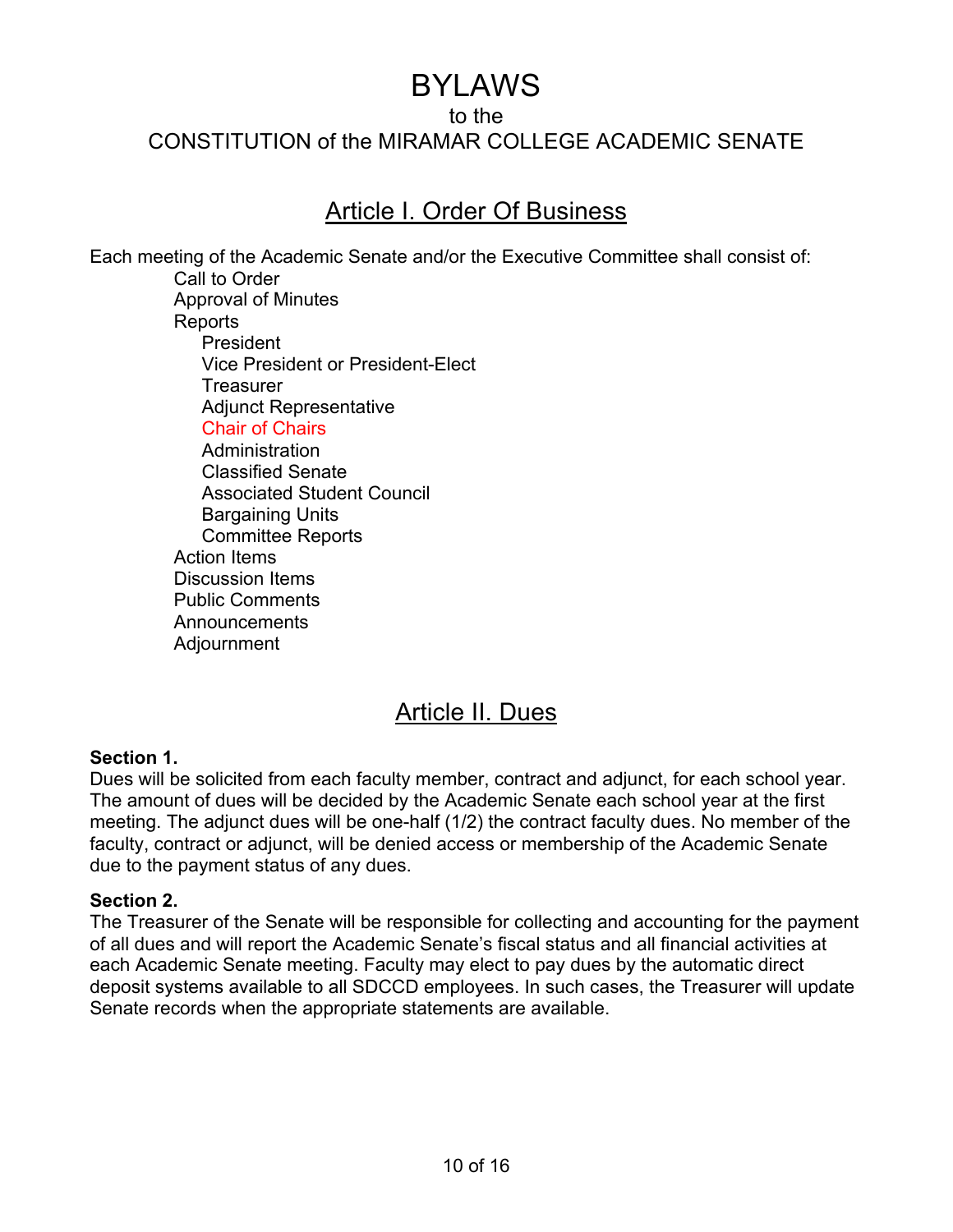# Article III. Duties

### **Section 1.**

President: It shall be the duty of the President of the Academic Senate to:

- A. Preside at all meetings of the Academic Senate and the Executive Committee.
- B. Be an ex-officio member of all committees of the Academic Senate.
- C. Serve as the Miramar College Academic Senate representative to all district, state, and/or national meetings, councils and/or committees, unless another is so designated.
- D. Be the official representative of the Academic Senate to the Board of Trustees for the San Diego Community College District, unless another is so designated.
- E. Represent the faculty and/or the Academic Senate of Miramar College at all community and/or public events applicable, unless another is so designated.
- F. In coordination with the Committee on Committees, appoint all faculty members of all campus, Senate, and District committees.
- G. Perform other duties as specified by the Academic Senate.
- H. Establish additional duties of the members of the Executive Committee as appropriate.
- I. Serve on the Miramar College Council.

### **Section 2.**

Vice President: It shall be the duty of the Vice President of the Academic Senate to:

- A. Serve as the Vice President of the Academic Senate.
- B. Serve as the President in any capacity during the absence of the President.
- C. Serve as advisor to the President of the Academic Senate.
- D. Serve as the Co-Representative of the Academic Senate to the District Governance Committee.
- E. Serve on the Executive Committee of the Academic Senate.
- F. Serve on the Miramar College Council.
- G. Serve as the Chair of the Committee on Committees.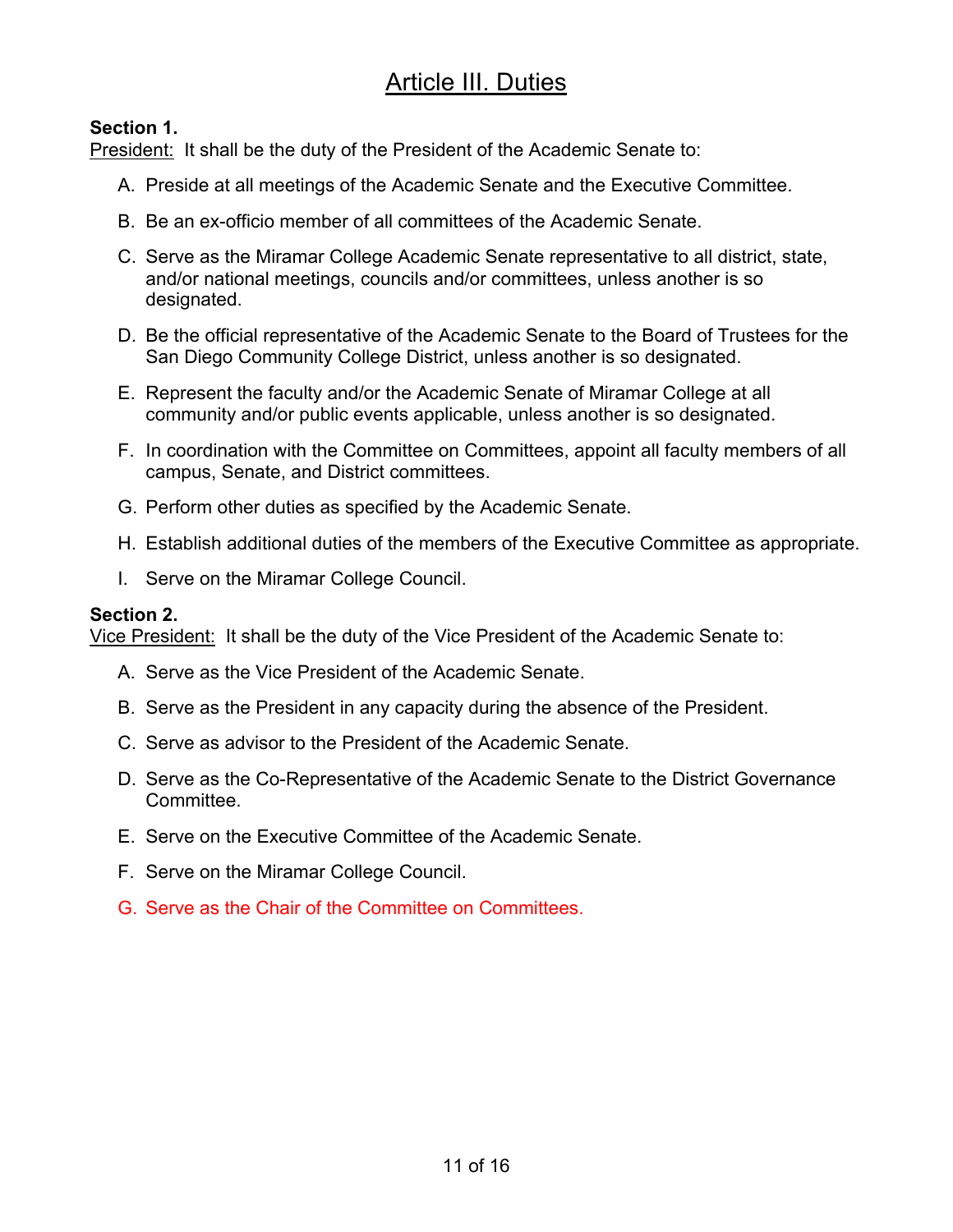#### **Section 3.**

President-Elect: It shall be the duty of the President-Elect of the Academic Senate to:

- A. Serve as the President-Elect of the Academic Senate.
- B. Serve as the President in any capacity during the absence of the President.
- C. Serve as the Co-Representative of the Academic Senate to the District Governance Committee.
- D. Serve on the Executive Committee of the Academic Senate.
- E. Serve on the Miramar College Council.
- F. Serve as the Chair of the Committee on Committees.

#### **Section 4.**

Treasurer: It shall be the duty of the Treasurer to:

- A. Collect, process, and account for all dues collected or income received as part of this Senate.
- B. Maintain public records on all finances of the Academic Senate.
- C. Represent the Academic Senate in matters involving finances of this body.
- D. Report to the Academic Senate and the Executive Committee as outlined in Article II of these Bylaws.
- E. Serve on the Executive Committee of the Academic Senate.
- F. Serve on the Committee on Committees.

#### **Section 5.**

Secretary: It shall be the duty of the Secretary to:

- A. Keep minutes, files and records of the Academic Senate and Executive Committee during the regular academic year.
- B. Publish minutes within one week of all regular meetings of the Academic Senate.
- C. Assist the Academic Senate in directing the activities of the paid clerical support person and in other duties as required.
- D. Keep records of all Senate Officers and Senators.
- E. Serve on the Executive Committee of the Academic Senate.
- F. Serve on the Committee on Committees.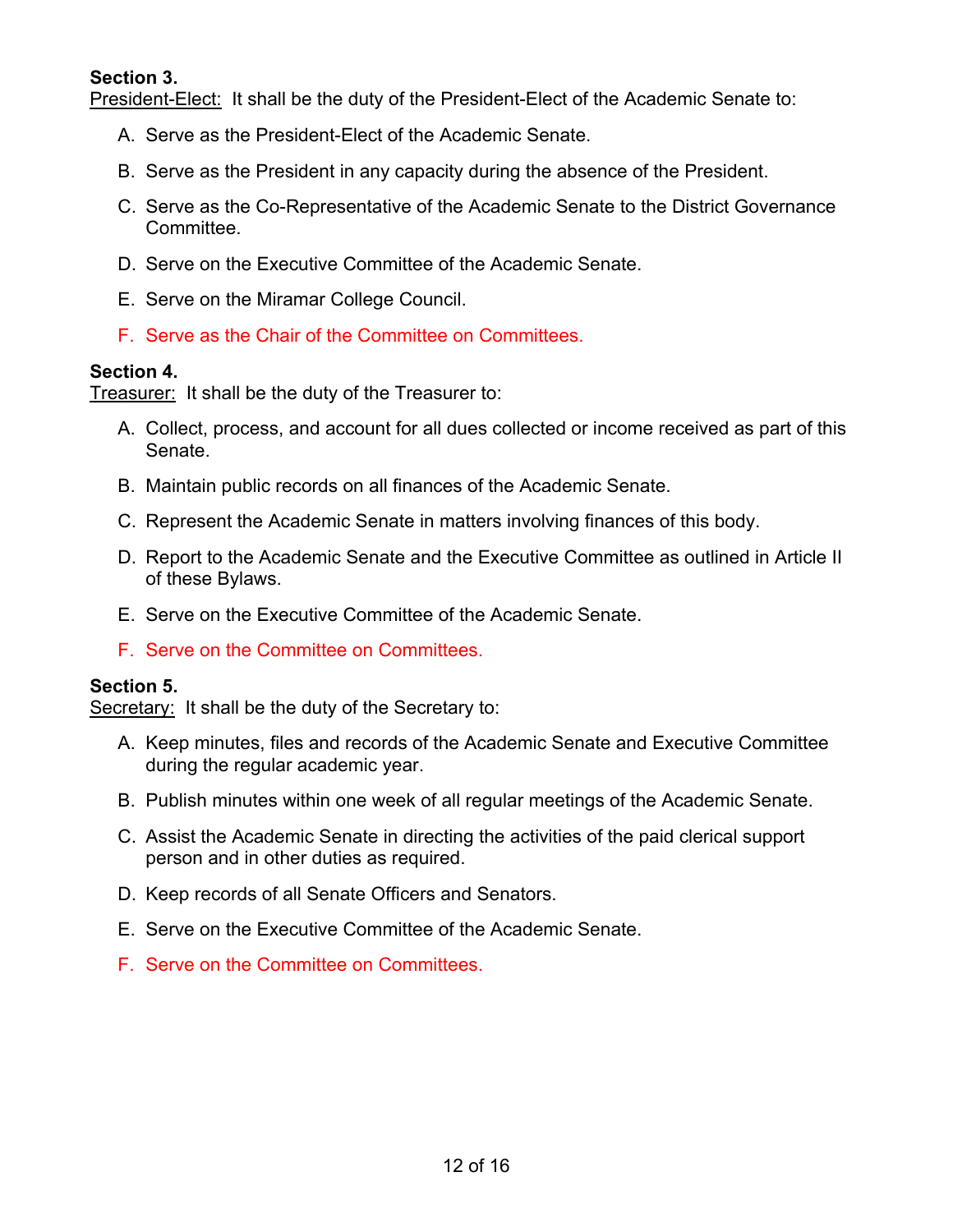### **Section 6.**

Members At Large: It shall be the duty of the three Members At Large to:

- A. Investigate and report on issues and items that do not fall under the purview of the Senate's Standing Committees.
- B. Serve on the Executive Committee of the Academic Senate.
- C. Serve on the Committee on Committees.

#### **Section 7.**

Chair of Chairs: It shall be the duty of the Chair of Chairs to:

- A. Serve as the Chair of the Chairs Committee.
- B. Serve as the Chair of the Contract Faculty Hiring Prioritization Committee.
- C. Serve as the Co-Chair of the Enrollment Management Committee.
- D. Serve on the Miramar College Council.
- E. Serve on the Executive Committee of the Academic Senate.
- F. Serve on the Committee on Committees.

#### **Section 8.**

Parliamentarian: The Senate President shall act as the Parliamentarian, unless another is appointed by the Senate President. The Parliamentarian will act as an Ex Officio (non-voting) member of the body, and will ensure that meetings are conducted in an orderly and efficient manner, in accordance with Robert's Rules of Order.

#### **Section 9.**

Faculty Coordinator for Educational Equity: The Faculty Coordinator for Educational Equity will act as an Ex Officio (non-voting) member of the body.

# Article IV. Elections

### **Section 1.**

Elections:

- A. Each spring semester, the Election Committee will be formed as provided for in the Constitution, Article VIII.
- B. As provided for in Article IX of the Constitution, the Election Committee will conduct elections for the Vice President or President-Elect, the Treasurer, and the Secretary of the Academic Senate for the following academic year.
- C. As provided for in Article IV, Section 2, D of the Constitution, the Election Committee will conduct elections for two Executive Committee Senators for the following academic year.
- D. As provided for in Article IV, Section 2, E of the Constitution, the President or President-Elect, if it is the President's last semester in office, will appoint one Executive Committee Senator for the following academic year.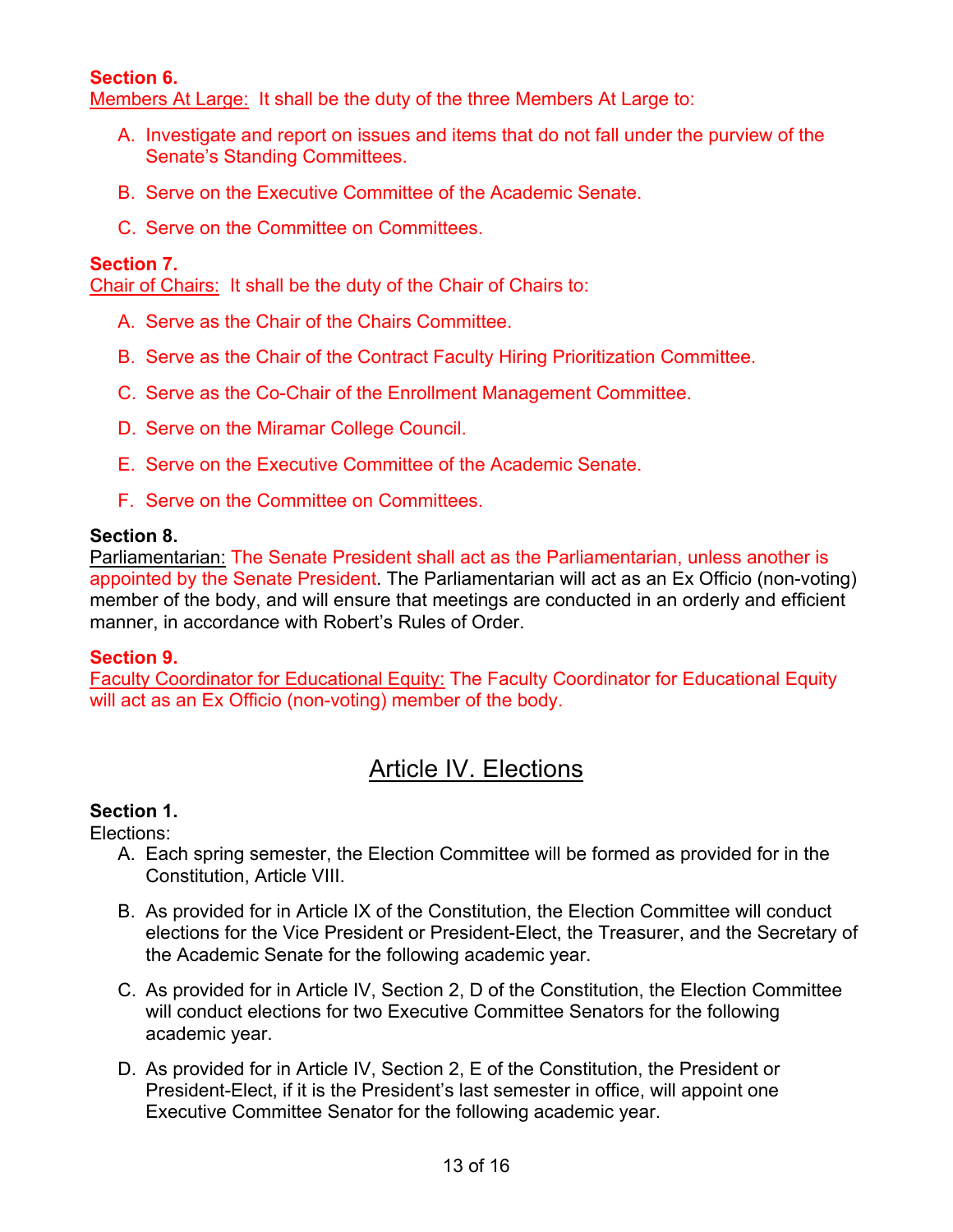E. As provided for in Article III and Article IX of the Constitution, the Election Committee will direct all contract faculty departments and adjunct faculty to conduct Senator elections for the following academic year.

### **Section 2.**

Election procedures:

- A. During the nomination period, the Election Committee will notify Faculty of the upcoming election, to solicit nominations. Faculty members who wish to run for open seats must submit their names and the seat for which they wish to run to the Election Committee during the nomination period. Nominations for these offices will also be accepted from the Academic Senate floor. Nominees should review position requirements and expectations before accepting the nomination.
- B. Nominations for the positions of Vice President or President-Elect, Treasurer, Secretary, and Executive Committee Senators will be presented by the Election Committee to the Academic Senate.
- C. If, at the end of the nomination period, there are no nominees for an open officer position, that election will not be held. Instead, the position, with the exception of President-Elect, will be filled within two weeks by Academic Senate Executive Committee appointment. In the event that there are no nominations for President-Elect, a Special Election for Vice President will be held within two weeks, to fill that Executive position for the upcoming Fall semester. A Special Election for President-Elect will be held the following November, to fill that Executive position for the following Spring semester.
- D. The Academic Senate will vote for each office independently by secret ballot. The faculty member receiving the highest number of votes shall hold that seat until the term expires or when recalled.
- E. In the event of an uncontested seat, the Academic Senate President may opt to conduct the election for that seat by acclamation.
- F. The Election Committee shall report the results of the elections to the entire faculty within two business days of the results being known. Newly elected positions shall be seated upon the closing of the Spring semester, unless otherwise directed by these Bylaws.
- G. The Election Committee will direct the adjunct faculty to conduct elections for seven (7) Senators for the following academic year.
	- a. Nominations may be forwarded by any adjunct faculty member, following an information sheet sent by the Election Committee to each adjunct faculty member at the beginning of the Fall semester.
	- b. Prior to the second meeting of the Academic Senate, the Chair of the Election Committee will provide all names of the nominated adjunct faculty members on one ballot to the adjunct faculty.
	- c. These ballots will be returned within one full week to the Election Committee.
	- d. The seven (7) adjunct faculty members receiving the highest number of votes shall be Senators for that academic year.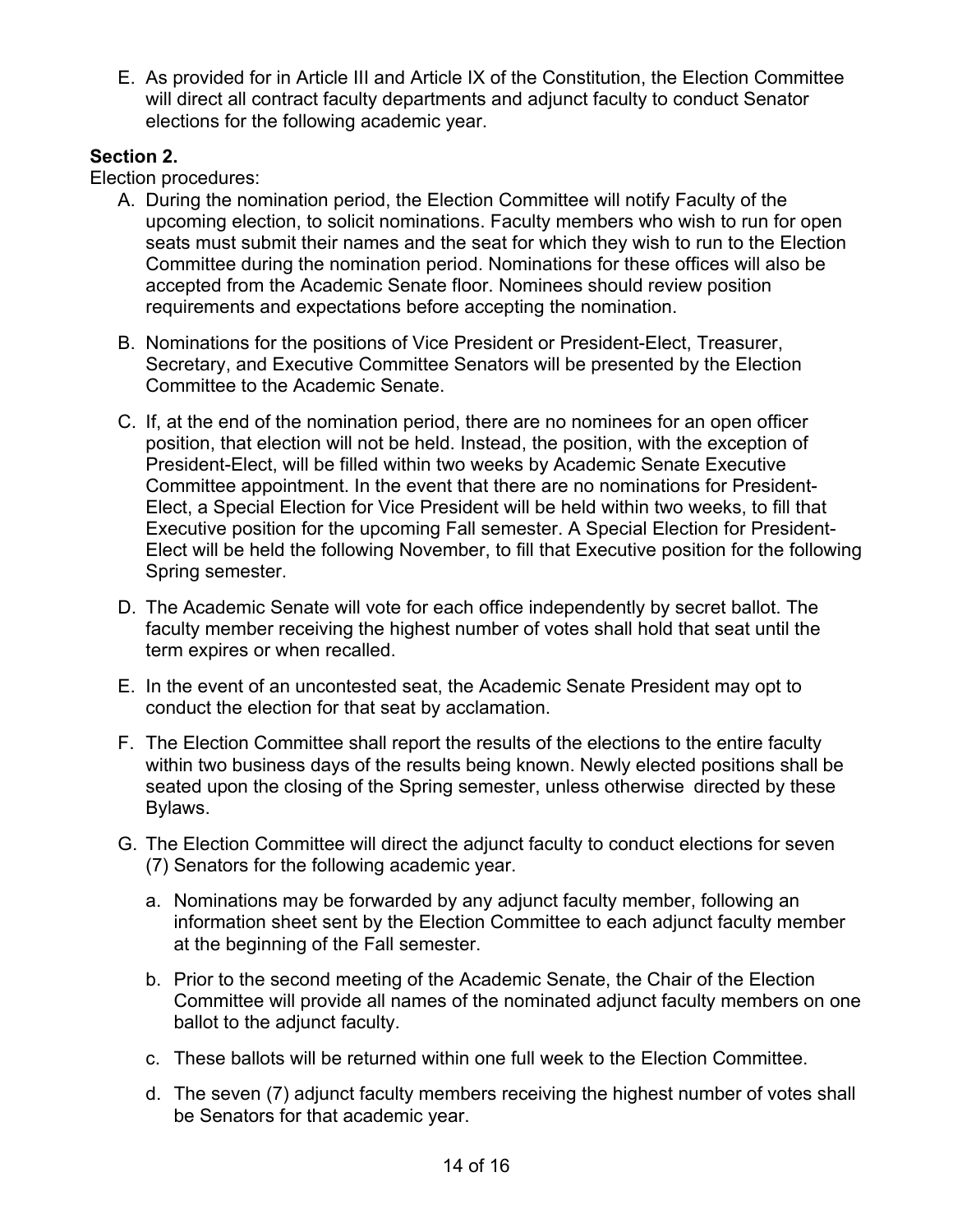### **Section 3.**

In the event of a vacancy of:

- A. The President The Vice President will finish that year as President and the Election Committee will conduct elections for a new President-Elect immediately. In the event the President-Elect has already been elected, they will immediately assume the position of President and will finish out their normal term as President.
- B. The Executive Committee For those elected positions, the Election Committee will conduct elections immediately. For those appointed positions, the President will appoint new members..
- C. Senators of the Academic Senate The Secretary will direct the contract faculty departments, or adjunct faculty, to conduct elections to immediately fill the positions.
- D. The seat of any Senator on sabbatical is considered to be vacant and that seat will be filled as outlined in Part C above.

### **Section 4.**

As provided for in Article V, Section 2 of the Constitution, after determining the legitimacy of the need for such extension, the Executive Committee shall direct the Election Committee to conduct an election to ratify an extension of the President's term.

### **Section 5.**

As provided for in Article V, Section 3 of the Constitution, after determining the legitimacy of the need for such extension, the Executive Committee shall direct the Election Committee to conduct an election to ratify an extension of the Executive Committee Officer's term.

#### **Section 6.**

The following Advisory Representatives shall be selected in the following manner:

- A. The Student representative shall be appointed by the President of the Miramar College Associated Student Council. The Secretary of the Academic Senate shall ensure the Miramar College Associated Student Council is notified of the need to fill this position at the beginning of each academic year.
- B. The Classified representative shall be appointed by the President of the Miramar College Classified Senate. The Secretary of the Academic Senate shall ensure the Miramar College Classified Senate is notified of the need to fill this position at the beginning of each academic year.
- C. The Administrative representative shall be appointed by the President of Miramar College. The Secretary of the Academic Senate shall ensure the Miramar College President is notified of the need to fill this position at the beginning of each academic year.
- D. The Faculty Coordinator for Educational Equity shall be selected by recommendation of the Academic Senate and appointed by the President of Miramar College. The Secretary of the Academic Senate shall ensure the Faculty Coordinator for Educational Equity is aware of their advisory position at the beginning of each academic year.